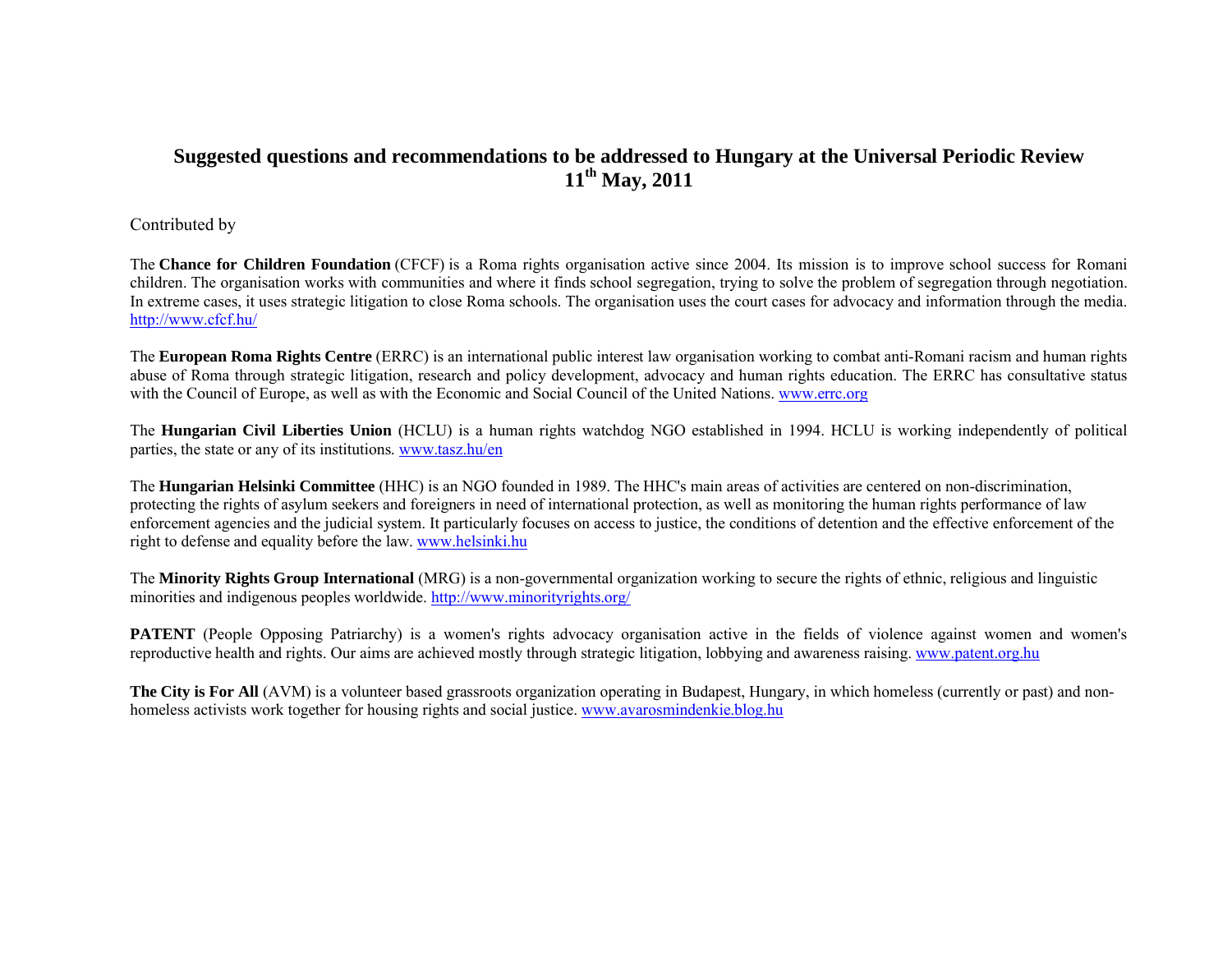### **I. The new Constitution of Hungary**

Hungary's new Constitution was signed by the President on 25 April, 2011 and it will enter into force on 1 January, 2012.

| <b>Hungarian national report</b>                                                                                                                                                                                                                                                                                                                                                                   | <b>Joint comments by Hungarian</b>                                                                                                                                                                                                                                                                                                                                                               | <b>Suggested questions</b>                                                                                                                                                                                                                                                                                                                                                 | <b>Suggested recommendations</b>                                                                                                                                                                                                                                                                                                                                               |
|----------------------------------------------------------------------------------------------------------------------------------------------------------------------------------------------------------------------------------------------------------------------------------------------------------------------------------------------------------------------------------------------------|--------------------------------------------------------------------------------------------------------------------------------------------------------------------------------------------------------------------------------------------------------------------------------------------------------------------------------------------------------------------------------------------------|----------------------------------------------------------------------------------------------------------------------------------------------------------------------------------------------------------------------------------------------------------------------------------------------------------------------------------------------------------------------------|--------------------------------------------------------------------------------------------------------------------------------------------------------------------------------------------------------------------------------------------------------------------------------------------------------------------------------------------------------------------------------|
| Describes the Constitution framing<br>process.<br>States that the new Constitution will<br>continue to contain all fundamental<br>human rights currently protected by<br>the Constitution in force and that no<br>major change in the constitutional<br>arrangement is foreseen.<br>Claims that the status and power of<br>the Constitutional Court would<br>continue to be provided by a separate | <b>NGOs</b><br>Indicates that the new Government<br>started adopting a new Constitution<br>without proper reasoning.<br>States that the current Constitution<br>facilitates the proper functioning of a<br>democratic system which respects<br>human rights and the rule of law.<br>Since the submission of the NGO<br>report it became evident that the<br>Constitution framing process did not | Why does the new Constitution<br>maintain the restriction of the<br>jurisdiction of the Constitutional<br>Court related to laws on the central<br>budget and taxes?<br>What is the position of Hungary on<br>the conflict between the notion of<br>secular state and the fact that the new<br>Constitution should be interpreted in<br>line with the National Creed, which | Restores the full jurisdiction of the<br>Constitutional Court related to laws<br>on the central budget and taxes and<br>the actio popularis petition.<br>Preserves the system of the four<br>independent ombudspersons<br>(ombudsman for civil rights, for the<br>national and ethnic minorities rights,<br>for environmental issues and for data<br>protection and freedom of |
| act.                                                                                                                                                                                                                                                                                                                                                                                               | meet the requirements deriving form<br>the principle of the rule of law. The<br>concept prepared by the ad-hoc<br>parliamentary committee – the only<br>group with clear mandate $-$ was<br>dismissed. The draft of the new<br>Constitution was submitted and<br>became public on 14 March, 2011.<br>The new Constitution abandons the<br>principle that all human beings are                    | is full of religious references to<br>Christianity and the important role of<br>faith?<br>What effect on human rights<br>protection do you expect from the<br>power restriction of the<br>Constitutional Court and the<br>abolishment of the three autonomous<br>specialized ombudspersons?                                                                                | information).<br>Reconsiders the provisions which<br>weaken the principle that persons<br>hold their human rights regardless<br>their merits, duties or social<br>usefulness.<br>Ensures that the same protection and<br>rights apply to every person<br>regardless their sexual orientation.                                                                                  |
|                                                                                                                                                                                                                                                                                                                                                                                                    | entitled to human rights because they<br>are human beings and that persons<br>hold these rights without regard to<br>the fulfillment of their duties, their<br>personal merits or their social<br>usefulness. The new Constitution<br>weakens the balances of the<br>governing majority, thus the<br>Constitutional Court and the<br>Ombudsman. It also recognizes the                           | Why does the new Constitution set<br>explicit conditions for the enjoyment<br>of certain basic rights?<br>Why does the non-discrimination<br>provision fail to explicitly mention<br>sexual orientation as a protected<br>ground?                                                                                                                                          | Ensures keeping access to abortion a<br>safe and legal option.<br>Eliminates lifelong imprisonment<br>without parole (so-called actual life<br>imprisonment), makes conditional<br>release available to all prisoners.                                                                                                                                                         |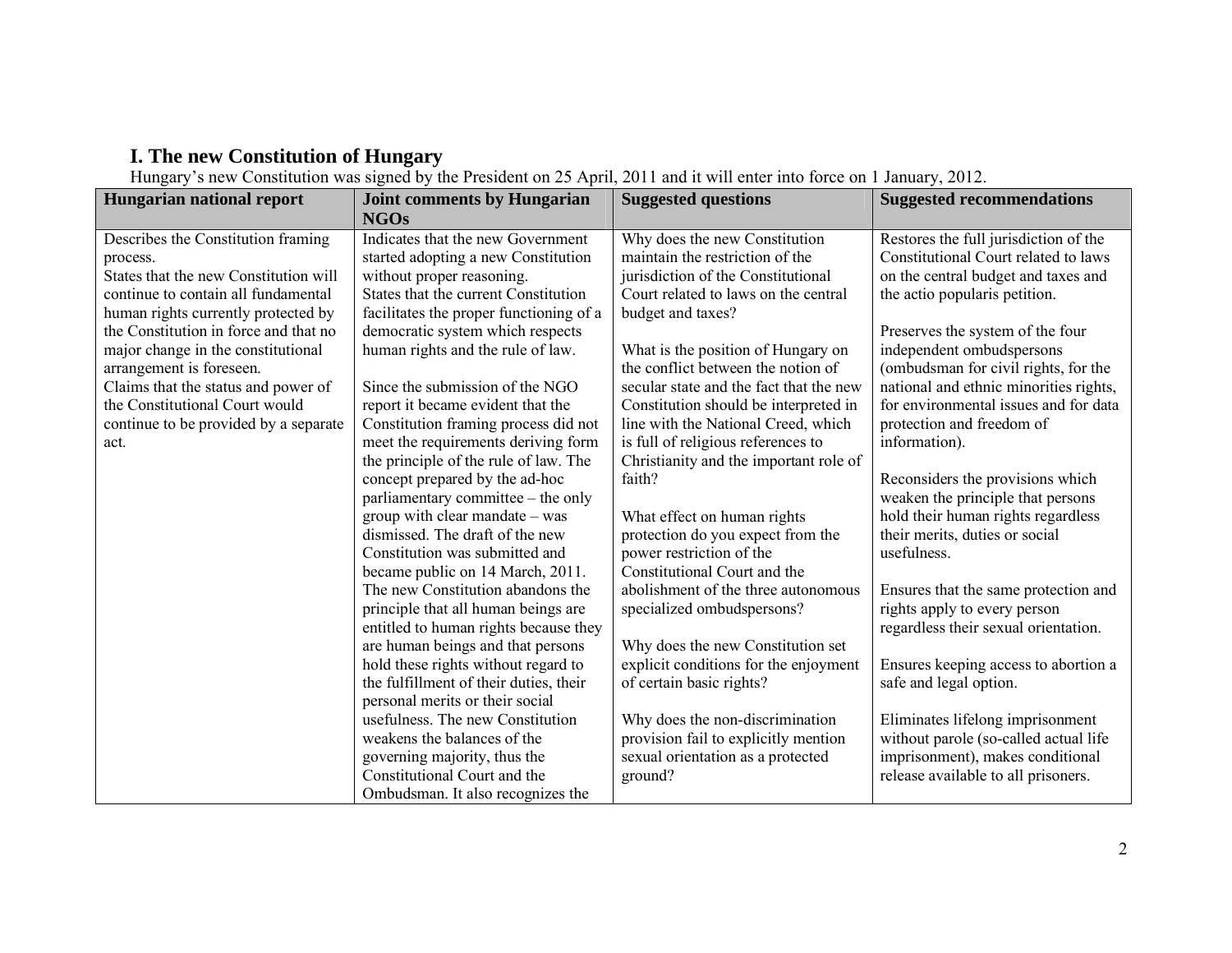| right to life and states that the life of                                     | What will be the consequences of      |  |
|-------------------------------------------------------------------------------|---------------------------------------|--|
| the foetus shall be protected from the                                        | including into the new Constitution   |  |
| moment of conception. Please see the   the protection of foetal life from the |                                       |  |
| in-depth analysis of three Hungarian                                          | moment of conception?                 |  |
| NGOs. (http://tasz.hu/en/freedom-of-                                          |                                       |  |
| speech/third-wave-new-constitution-                                           | Why does the new Constitution allow   |  |
| hungary)                                                                      | lifelong imprisonment without parole  |  |
|                                                                               | regardless of the criticism raised by |  |
|                                                                               | international organizations?          |  |

# II. **Human rights situation of the Romani community**

| <b>Hungarian national</b>       | Joint comments by               | New events since the                   | <b>Suggested questions</b>     | <b>Suggested</b>                |
|---------------------------------|---------------------------------|----------------------------------------|--------------------------------|---------------------------------|
| report                          | <b>Hungarian NGOs</b>           | submission                             |                                | recommendations                 |
| Summarizes the related          | States that there is no         | Since March 2011, members              | What kind of measures will     | Investigates promptly and       |
| crimes in the Criminal Code,    | systematic monitoring of        | of a paramilitary far right-           | be taken in order to           | impartially incidents of        |
| mentions the "denial of         | racist violence, there is no    | wing group have been                   | introduce systematic and       | violence against Roma and       |
| holocaust" <sup>1</sup> and the | reliable statistics on the real | "patrolling" and marching              | comprehensive monitoring of    | other minorities and prosecute  |
| administrative offense which    | number of racially motivated    | in towns with significant              | offences potentially           | perpetrators of such crimes to  |
| aims at prohibiting wearing     | crimes in Hungary. Although     | ethnic tensions, claiming              | motivated by hatred?           | the fullest extent of the law,  |
| the uniform of a disbanded      | base motivation can be          | that they are providing                |                                | whether they are committed by   |
| association.                    | charged as an aggravating       | citizens of Hungarian origin           | What kind of measures will     | law enforcement officers or by  |
| Indicates that the              | factor in some "common"         | with protection against                | be taken in order to ensure    | private parties.                |
| development of a new law        | crimes, there is no explicit    | "Gypsy criminality".                   | that potential hate crimes are |                                 |
| enforcement protocol for        | provision which notes racial    | Unimpeded by local police,             | investigated and prosecuted    | Makes guidelines and protocols  |
| handling racist and/or          | motivation as an aggravating    | the Civil Guard members                | appropriately?                 | to law enforcement and judicial |
| racism-motivated crimes         | factor. There is a tendency to  | have reportedly threatened             |                                | authorities on identifying      |
| was started; and within the     | classify racially motivated     | residents of Roma origin.              | Has the work on amending       | and investigating racially-     |
| framework of this project the   | crimes as "common" crimes       | Another paramilitary right-            | the Official Instructions of   | motivated crime                 |
| police training courses on      | rather than to use hate crime   | wing group called Véderő               | the Police begun?              |                                 |
| racism and prejudice will       | provision of the Criminal       | has been planning to set up            |                                | Takes adequate actions against  |
| also be reviewed and            | Code and in practice ignore     | a training camp in                     | How would you explain that     | paramilitary radical right wing |
| improved, if necessary. The     | the bias motive. Roma           | Gyöngyöspata, as a result <sup>2</sup> | there was only 12 registrated  | groups which actions do not     |
| amendment to the Official       | victims face very often         | of which on 22 April around            | hate crime in 2008?            | fall under the protection of    |
| Instructions of the Police      | discriminatory treatment by     | 250 Roma women and                     |                                | freedom of assembly in order to |
| will be elaborated during the   | the police; severe omissions    | children were transferred              |                                | prevent them form threatening   |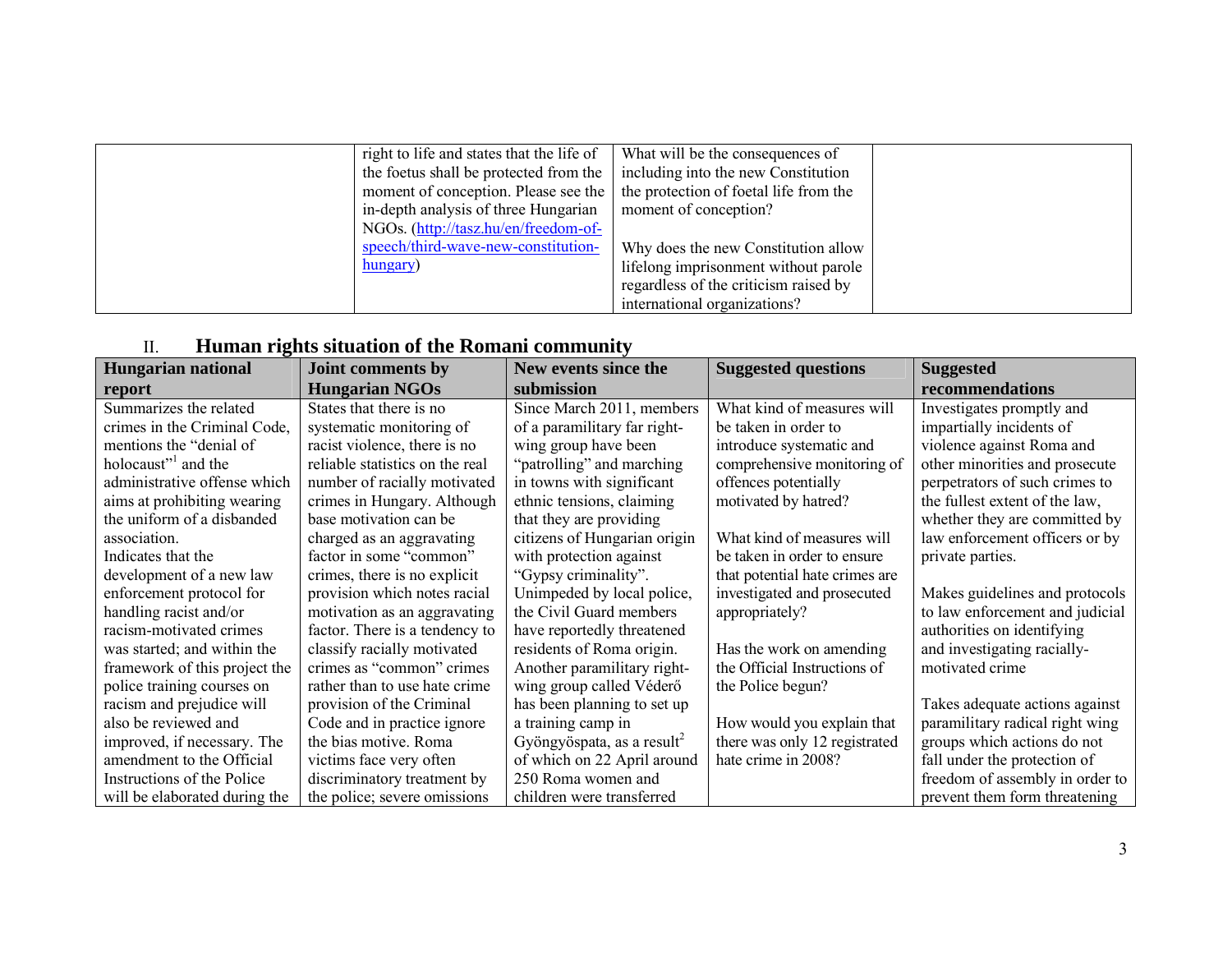| first half of 2011.      | and negligence on the part of<br>state authorities in handling<br>the serial murders of Roma<br>have been revealed. | from the town by the Red<br>Cross. Even though some of<br>the Véderő members were<br>taken into short-term arrest,<br>some members reappeared<br>in the town on 26 April,<br>after the Roma returned and<br>a mass fight broke out. Only<br>people of Roma origin were<br>taken into custody. The<br>Police seem to be unable to<br>handle the paramilitary<br>groups and to find the<br>adequate legal solutions for<br>the problems. $3$ The<br>Parliament has adopted<br>amendments to the Criminal<br>Code on 2May, 2011 in<br>relation with the events at<br>Gyöngyöspata. |                               | Roma citizens.                    |
|--------------------------|---------------------------------------------------------------------------------------------------------------------|---------------------------------------------------------------------------------------------------------------------------------------------------------------------------------------------------------------------------------------------------------------------------------------------------------------------------------------------------------------------------------------------------------------------------------------------------------------------------------------------------------------------------------------------------------------------------------|-------------------------------|-----------------------------------|
| Describes the available  | Indicates that an increasing                                                                                        |                                                                                                                                                                                                                                                                                                                                                                                                                                                                                                                                                                                 | What measures will be taken   | Ensures the enactment in          |
| educational programs for | number of Roma children are                                                                                         |                                                                                                                                                                                                                                                                                                                                                                                                                                                                                                                                                                                 | to reduce school              | national legislation of an        |
| underprivileged and/or   | deprived of equal education                                                                                         |                                                                                                                                                                                                                                                                                                                                                                                                                                                                                                                                                                                 | segregation?                  | enforceable statutory duty to     |
| Roma students.           | due to school segregation.                                                                                          |                                                                                                                                                                                                                                                                                                                                                                                                                                                                                                                                                                                 |                               | desegregate education requiring   |
|                          | Roma children are also                                                                                              |                                                                                                                                                                                                                                                                                                                                                                                                                                                                                                                                                                                 | Will Hungary enact an         | public authorities to take action |
|                          | overrepresented in schools                                                                                          |                                                                                                                                                                                                                                                                                                                                                                                                                                                                                                                                                                                 | enforceable statutory duty to | to eliminate segregated           |
|                          | for children with intellectual                                                                                      |                                                                                                                                                                                                                                                                                                                                                                                                                                                                                                                                                                                 | eliminate desegregation in    | education within a fixed period   |
|                          | disabilities due to                                                                                                 |                                                                                                                                                                                                                                                                                                                                                                                                                                                                                                                                                                                 | education?                    | of time.                          |
|                          | discrimination. There is no                                                                                         |                                                                                                                                                                                                                                                                                                                                                                                                                                                                                                                                                                                 |                               |                                   |
|                          | legal obligation which would                                                                                        |                                                                                                                                                                                                                                                                                                                                                                                                                                                                                                                                                                                 | What measures will be taken   | Develops a set of objective       |
|                          | make inclusive education                                                                                            |                                                                                                                                                                                                                                                                                                                                                                                                                                                                                                                                                                                 | to tackle the discriminatory  | criteria against which the        |
|                          | mandatory. Children's<br>homes: research found that in                                                              |                                                                                                                                                                                                                                                                                                                                                                                                                                                                                                                                                                                 | practices of the child        | competent authorities can make    |
|                          |                                                                                                                     |                                                                                                                                                                                                                                                                                                                                                                                                                                                                                                                                                                                 | protection services?          | objective recommendations and     |
|                          | every age group those                                                                                               |                                                                                                                                                                                                                                                                                                                                                                                                                                                                                                                                                                                 |                               | decisions regarding the removal   |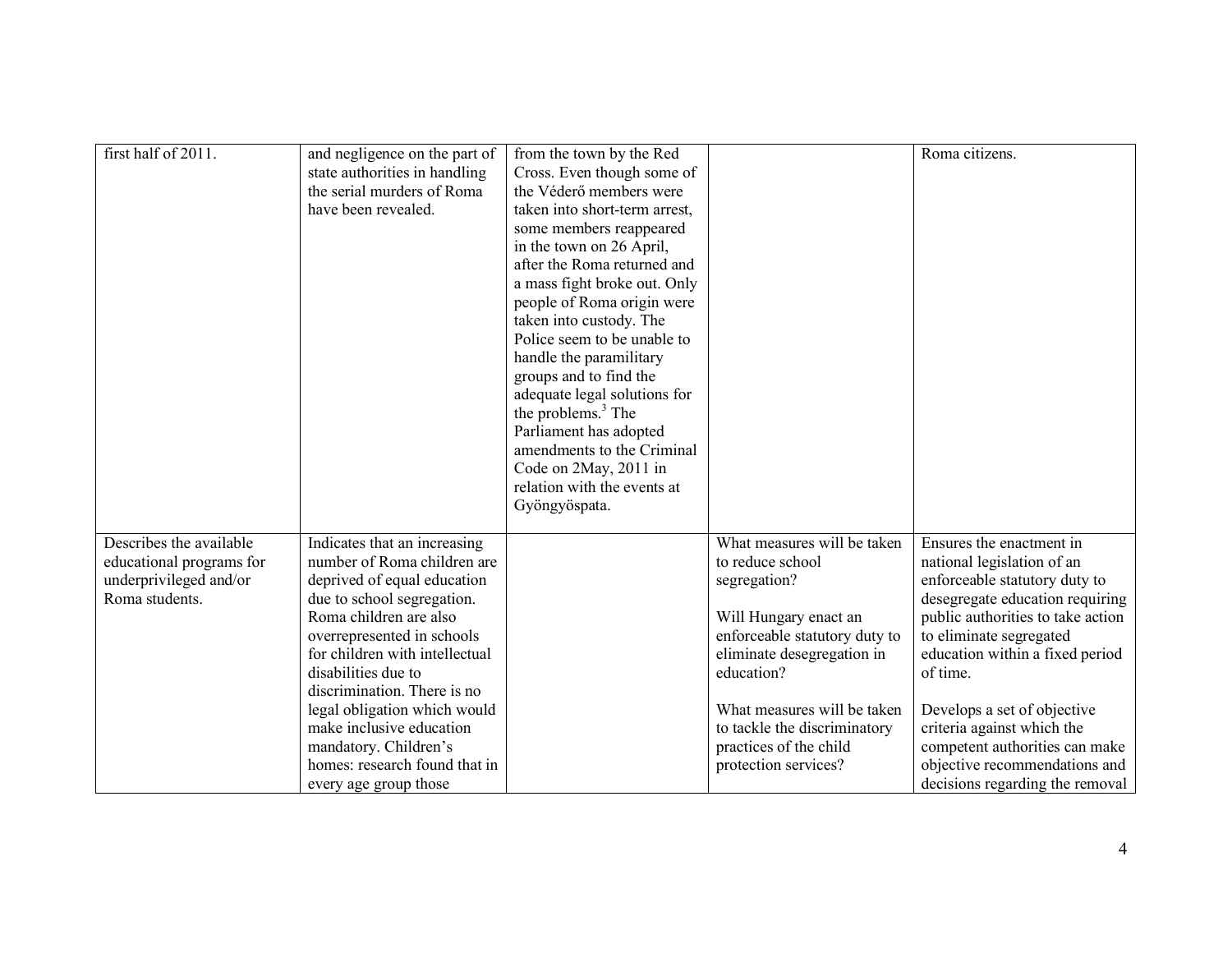| children who were           | of children from their families. |
|-----------------------------|----------------------------------|
| considered Roma have a      |                                  |
| higher probability of being | Develops and adopts a system     |
| placed in a children's home | of incentives for child          |
| than those who were not     | protections services and         |
| considered as               | agencies with demonstrated       |
| Roma. ERRC research in      | results in improving             |
| $2010$ indicates 65%        | preventative services and        |
| representation of Romani    | reducing the levels of children  |
| children in a sample of     | actually in need of/moved into   |
| children's homes in 5       | temporary, short-term or long-   |
| regions.                    | term professional care.          |

## III. **The new media legislation**

| <b>Hungarian national</b>        | Joint comments by              | <b>Recommendations by</b>      | <b>Suggested questions</b>     | <b>Suggested</b>                |
|----------------------------------|--------------------------------|--------------------------------|--------------------------------|---------------------------------|
| report                           | <b>Hungarian NGOs</b>          | international bodies           |                                | recommendations                 |
| The new media law provides       | The basic approach of the      | According to the               | What did necessitate it to set | Narrows the scope of the        |
| opportunity for the effective    | media law is to put all media  | Commissioner for Human         | up a powerful administrative   | regulation to the               |
| assertion of the public          | in the same regulatory         | Rights of Council of Europe:   | body supervising all media     | broadcasting media.             |
| interests, for the creation of a | basket, to apply the same      | "The wide range of             | content?                       |                                 |
| clear regulatory environment     | rules to print, internet,      | problematic provisions in      |                                | Exempts the on-line content     |
| for service providers, and for   | television and radio. The      | Hungary's media legislation,   | How does the media law         | of the media regulation.        |
| renewal in the public media.     | media law makes source         | as identified in this Opinion, | ensure that no opposition      |                                 |
|                                  | protection and investigative   | is sufficient to warrant a     | newspapers will be             | Ensures that only courts can    |
| The Media Council and its        | journalism impossible. The     | wholesale review of the        | sanctioned for criticizing the | force journalists to reveal     |
| members are solely subject       | mandatory content              | "media package" () It is       | government?                    | their sources, and guarantee    |
| to law and may not be            | requirements, compulsory       | recommended that the goals     |                                | this will only be a last resort |
| instructed with respect to the   | pre-registration, and          | of such a review include the   | When is it possible to force   | solution.                       |
| fulfillment of their official    | standards regarding "public"   | reinstatement of precise       | journalists to reveal their    |                                 |
| duties. The main objectives      | morality", a term referring to | legislation promoting          | sources?                       | Ensures the independence of     |
| of the new media legislations    | a vague set of moral and       | pluralistic and independent    |                                | the media authority by          |
| are on the one hand to further   | ethical standards with the     | media, and the strengthening   | What are the guarantees of     | including members beyond        |
| strengthen media freedom         | danger of arbitrary            | of guarantees of immunity      | independence of the media      | the nominees of the ruling      |
| and media pluralism in           | interpretation, jeopardize the | from political influence on    | council?                       | parties.                        |
| Hungary, fully in line with      | editorial freedom and          | the part of the media          |                                |                                 |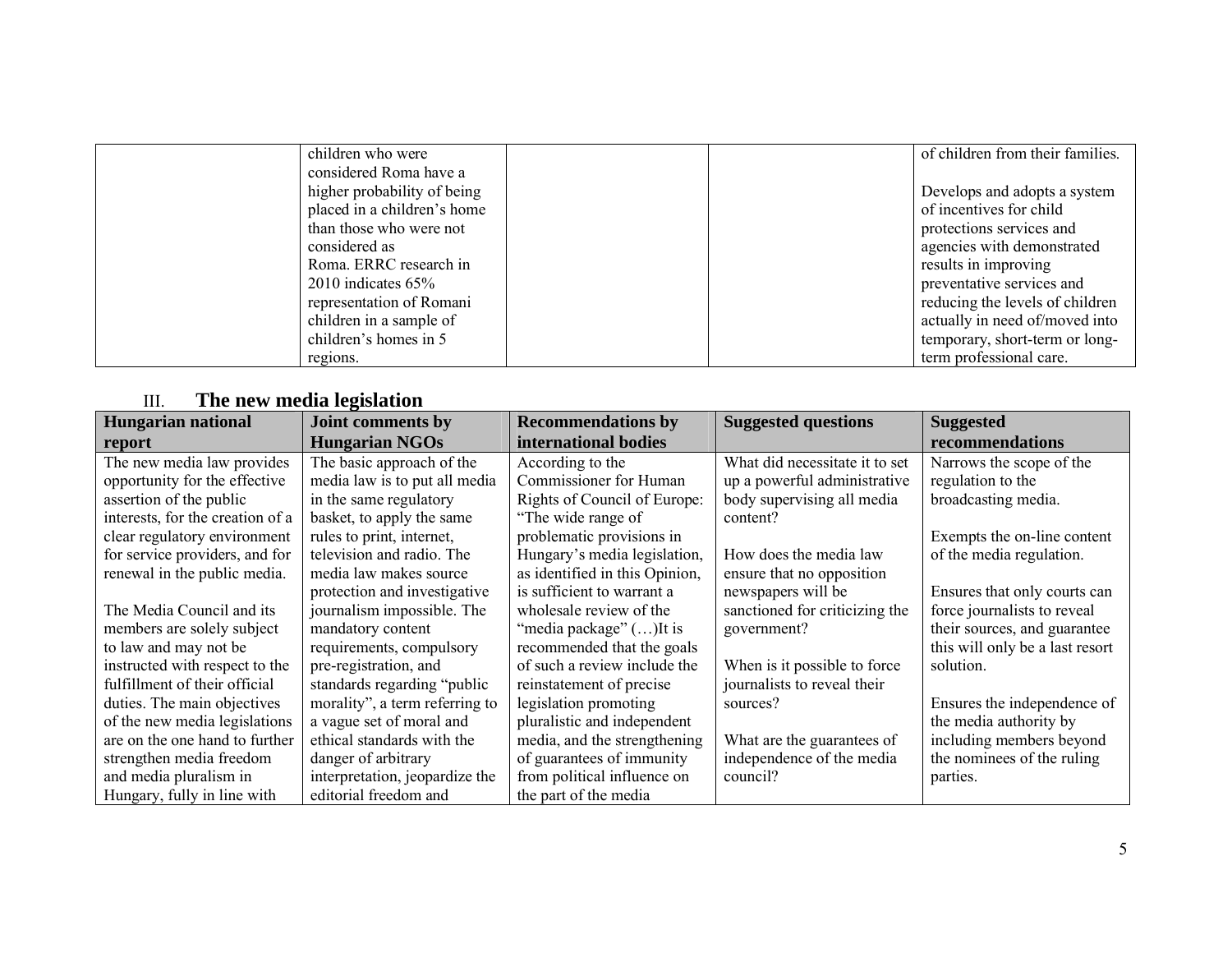| European patterns and<br>values, and on the other hand<br>to comply with EU legal<br>harmonization requirements. | through this, the operation of<br>the independent press.<br>The public media<br>broadcasters are not<br>independent from the<br>government with respect to<br>the nomination process and<br>financing | regulatory mechanisms.<br>"More generally, there<br>should be a serious,<br>concerted and urgent effort<br>to free the media, particularly<br>the printed press, from<br>content prescriptions, the<br>imposition of sanctions, pre-<br>emptive restraints via<br>registration procedures, and<br>threats to the integrity and<br>anonymity of sources." | How does the media law<br>ensure the editorial<br>autonomy and independence<br>of the public media?<br>Is not it a danger to<br>independence, that the prime<br>minister appoint the head of<br>the media authority, who<br>used to be an MP for two<br>terms and regional party<br>leader of the now ruling<br>party? | Ensures the possibility that<br>public figures and politician<br>are not allowed to use the<br>media law to shun criticism. |
|------------------------------------------------------------------------------------------------------------------|-------------------------------------------------------------------------------------------------------------------------------------------------------------------------------------------------------|----------------------------------------------------------------------------------------------------------------------------------------------------------------------------------------------------------------------------------------------------------------------------------------------------------------------------------------------------------|------------------------------------------------------------------------------------------------------------------------------------------------------------------------------------------------------------------------------------------------------------------------------------------------------------------------|-----------------------------------------------------------------------------------------------------------------------------|
|------------------------------------------------------------------------------------------------------------------|-------------------------------------------------------------------------------------------------------------------------------------------------------------------------------------------------------|----------------------------------------------------------------------------------------------------------------------------------------------------------------------------------------------------------------------------------------------------------------------------------------------------------------------------------------------------------|------------------------------------------------------------------------------------------------------------------------------------------------------------------------------------------------------------------------------------------------------------------------------------------------------------------------|-----------------------------------------------------------------------------------------------------------------------------|

## IV. **Disability rights**

| <b>Hungarian national</b>       | <b>Joint comments by Hungarian NGOs</b>           | <b>Suggested questions</b>              | <b>Suggested recommendations</b>        |
|---------------------------------|---------------------------------------------------|-----------------------------------------|-----------------------------------------|
| report                          |                                                   |                                         |                                         |
| States that several in-patient  | Claims that in Hungary, the placement of          | When will Hungary adopt the de-         | Applies the de-institutionalization     |
| institutions with high          | persons with intellectual and multiple            | institutionalization strategy?          | strategy to every persons who fall      |
| capacity take care of disabled  | disabilities in large residential institutions is |                                         | under the Convention; persons shall     |
| persons in Hungary.             | typically favored over services that support      | Is the strategy under debate in line    | have the right to equal community       |
| Indicates that the state is     | the participation of persons with disabilities    | with the article on community living    | living services regardless the gravity  |
| committed to de-                | in the community. Despite international           | (Article 19) of the UN Convention on    | of their disability.                    |
| institutionalization replacing  | obligations, there is still no governmental       | the Rights of Persons with Disabilities |                                         |
| these full-care institutions by | strategy for de-institutionalization;             | (Convention)?                           | Recognizes the right to live in the     |
| homes and other communal        | however, it is under debate currently.            |                                         | community even in case of the most      |
| housing.                        |                                                   | Does the strategy under debate ensure   | serious disabilities.                   |
|                                 |                                                   | community living for every person       |                                         |
|                                 |                                                   | who falls under the definition of the   | The strategy on de-institutionalization |
|                                 |                                                   | Convention?                             | shall recognize services only which     |
|                                 |                                                   |                                         | are in line with the Convention.        |
|                                 |                                                   |                                         |                                         |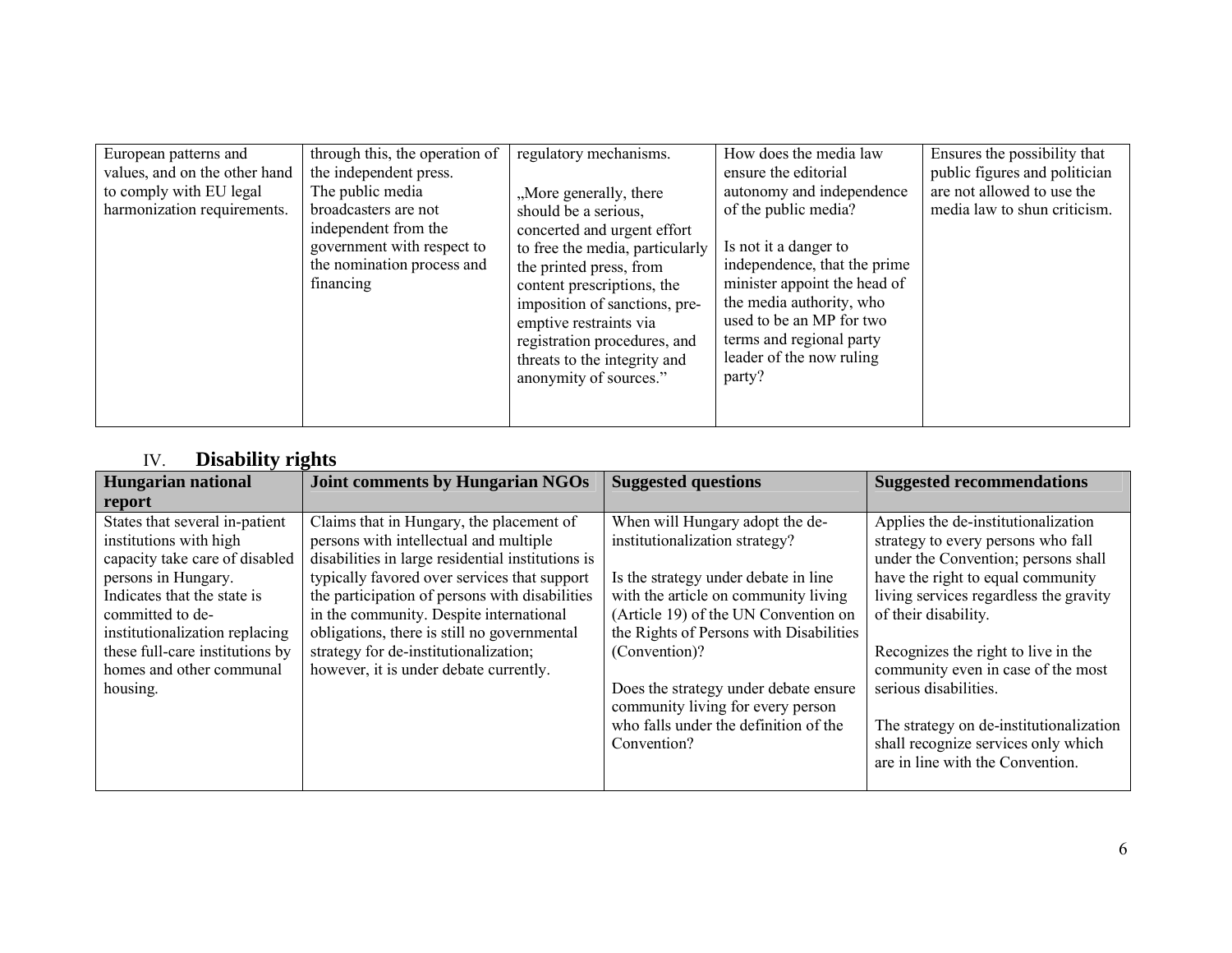|                                                                                                                                                                                                                                                                                                                                                                           |                                                                                                                                                                                                                                                                                                                                                                                                                                                                                                                                                                                                                                                                                                                                                                                                                                                                                                                                                                                                                                                                                                                                                                                                         |                                                                                                                                                                                                                                                                                                                                                                                                                                        | Appoints a date after which no person<br>can be enrolled to institutions<br>breaching the Convention.                                                                                                                                                               |
|---------------------------------------------------------------------------------------------------------------------------------------------------------------------------------------------------------------------------------------------------------------------------------------------------------------------------------------------------------------------------|---------------------------------------------------------------------------------------------------------------------------------------------------------------------------------------------------------------------------------------------------------------------------------------------------------------------------------------------------------------------------------------------------------------------------------------------------------------------------------------------------------------------------------------------------------------------------------------------------------------------------------------------------------------------------------------------------------------------------------------------------------------------------------------------------------------------------------------------------------------------------------------------------------------------------------------------------------------------------------------------------------------------------------------------------------------------------------------------------------------------------------------------------------------------------------------------------------|----------------------------------------------------------------------------------------------------------------------------------------------------------------------------------------------------------------------------------------------------------------------------------------------------------------------------------------------------------------------------------------------------------------------------------------|---------------------------------------------------------------------------------------------------------------------------------------------------------------------------------------------------------------------------------------------------------------------|
| Describes the legislation on<br>guardianship and claims that<br>guardianship is designed to<br>assist people under<br>guardianship to exercise<br>rights and manage pecuniary<br>affairs.<br>States that legislation on<br>guardianship excluding the<br>ability to act is expected to<br>be revised in the forthcoming<br>process of elaboration of a<br>new Civil Code. | Claims that the number of persons under<br>guardianship is extremely high, according<br>to statistics approximately 60-80.000<br>persons are under guardianship. The<br>legislation does not contain alternatives to<br>guardianship, several provisions are not in<br>line with international obligations. The<br>government intends to retain total<br>guardianship. (see concept note on the Civil<br>Code, Commissioner of the Ministry of<br>Public Administration and Justice, 3<br>December 2010). Due to placement under<br>full guardianship, the person is<br>automatically deprived of exercising<br>numerous other fundamental human rights,<br>e.g. the right to vote.<br>The newly-adopted Constitution changes<br>the current provision on right to vote:<br>"Those deprived of their right to vote by a<br>court for limited mental ability and for a<br>criminal offense shall not have the right to<br>vote." <sup>4</sup> The actual content of the right to<br>vote will be regulated by a so-called<br>cardinal act (shall be adopted by two-third<br>majority of the Parliament). There is no<br>information available about the content of<br>the cardinal act on right to vote. | Will Hungary abolish the total<br>guardianship which violates the right<br>the equal recognition before the law<br>(Article 12 of the Convention)?<br>What institutions will Hungary<br>introduce which support the decision<br>making of persons with disabilities<br>without limiting their legal capacity?<br>How will Hungary ensure the right to<br>participation in political and public<br>life (Article 29 of the Convention)? | Revokes total guardianship and<br>guardianship with general limitations<br>and introduce forms of supported<br>decision-making.<br>Ensures the right to vote for each<br>person under guardianship and<br>incorporates the requirement of<br>complex accessibility. |

## V. **Criminal policy and detention**

| Hungarian national report     | <b>Joint comments by Hungarian</b><br><b>NGOs</b> | <b>Suggested questions</b>          | <b>Suggested recommendations</b> |
|-------------------------------|---------------------------------------------------|-------------------------------------|----------------------------------|
| Indicates the overcrowding in | The Penal Code's amendment passed                 | What kind of measures will be taken | Decreases overcrowding in        |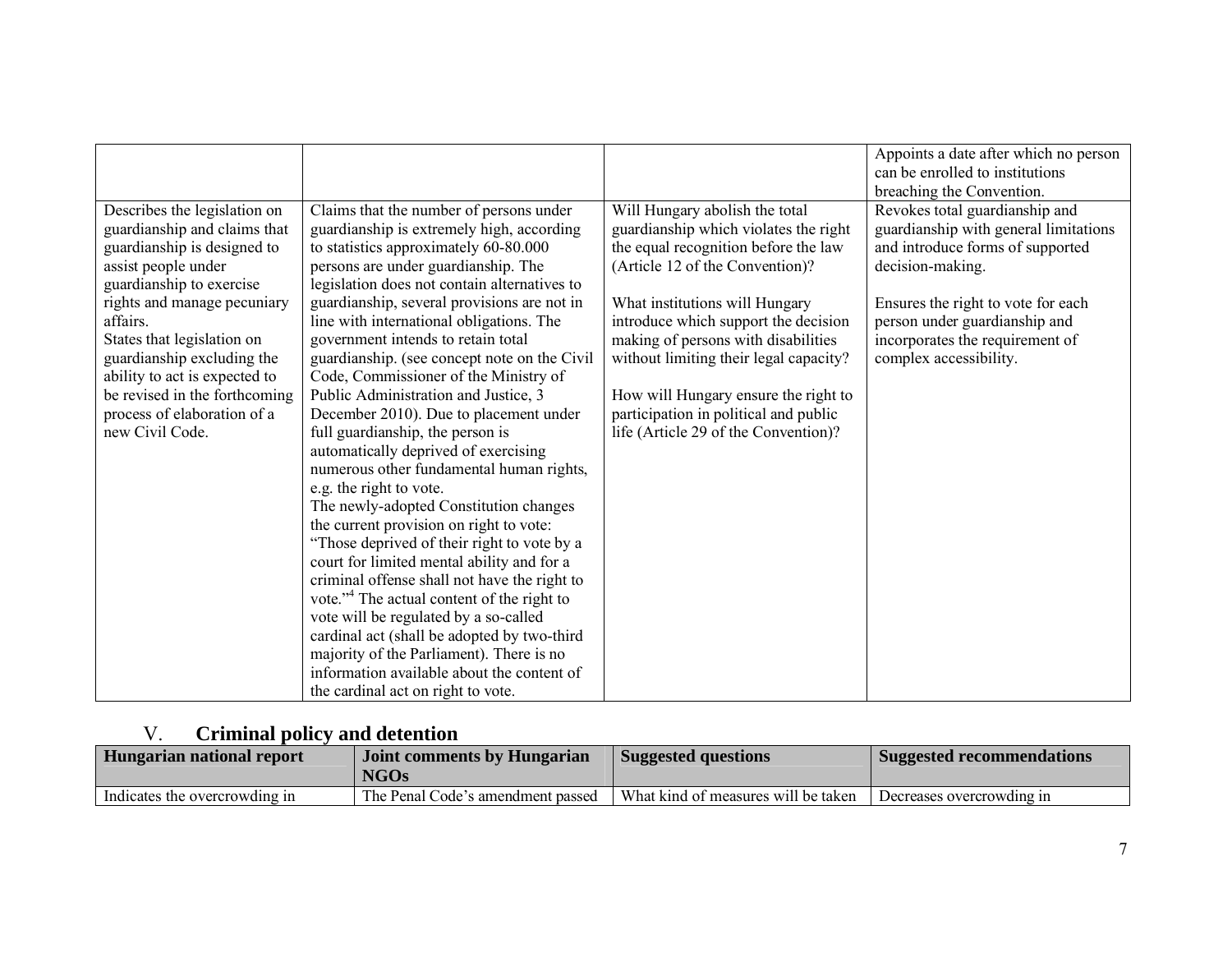| detention facilities and refers to a<br>proposal by the National Prison<br>Service to reduce the saturation to<br>100 %.<br>Claims that as a further tool to reduce<br>the saturation of prisons the system<br>of criminal sanctions shall be revised<br>in order to significantly increase the<br>use of alternative and other non-<br>custodial sanctions. | in 2010 has made it mandatory for<br>judges to sentence suspects to life<br>imprisonment if certain conditions are<br>met. While this infringes the principle<br>that criminal sanctions shall be<br>individualized, the conditions for<br>mandatory life sentence are<br>formulated in a way that perpetrators<br>with offences of very different<br>severity may have to face the same<br>sanction. Moreover, the amendment<br>was not validated by criminal<br>statistics and was lacking well<br>established rational justification as<br>well.<br>As a result of the restrictive<br>tendencies in criminal policy (which<br>are in contradiction with the National<br>Report's statement under $\S$ 64),<br>Hungary's penitentiary system faces a<br>severe problem of overcrowding: the<br>average overcrowding rate is<br>approximately 140%. The<br>Government responds to the problem<br>of overcrowding by amending the<br>respective law instead of decreasing<br>the number of detainees: according to<br>amendments adopted in 2010, the<br>minimal living space for detainees -<br>which is 3 m <sup>2</sup> for men and 3.5 m <sup>2</sup> for<br>women and juveniles – should be<br>ensured only "if it is possible".<br>Recent amendments have led to a | in order to decrease the<br>overcrowding in penitentiaries? Do<br>these measures include promoting<br>the use of alternative punishments?<br>When will Hungary sign and ratify<br>the Optional Protocol to the UN<br>Convention against Torture and other<br>Cruel, Inhuman or Degrading<br>Treatment or Punishment and<br>designate a National Preventive<br>Mechanism? | penitentiaries by a change in criminal<br>policy and the use of alternative<br>punishments.<br>Signs and ratifies the Optional<br>Protocol to the Convention against<br>Torture and other Cruel, Inhuman or<br>Degrading Treatment or Punishment,<br>designates the National Preventive<br>Mechanism. |
|--------------------------------------------------------------------------------------------------------------------------------------------------------------------------------------------------------------------------------------------------------------------------------------------------------------------------------------------------------------|--------------------------------------------------------------------------------------------------------------------------------------------------------------------------------------------------------------------------------------------------------------------------------------------------------------------------------------------------------------------------------------------------------------------------------------------------------------------------------------------------------------------------------------------------------------------------------------------------------------------------------------------------------------------------------------------------------------------------------------------------------------------------------------------------------------------------------------------------------------------------------------------------------------------------------------------------------------------------------------------------------------------------------------------------------------------------------------------------------------------------------------------------------------------------------------------------------------------------------------------------------------------------|--------------------------------------------------------------------------------------------------------------------------------------------------------------------------------------------------------------------------------------------------------------------------------------------------------------------------------------------------------------------------|-------------------------------------------------------------------------------------------------------------------------------------------------------------------------------------------------------------------------------------------------------------------------------------------------------|
|                                                                                                                                                                                                                                                                                                                                                              | situation in which juvenile offenders                                                                                                                                                                                                                                                                                                                                                                                                                                                                                                                                                                                                                                                                                                                                                                                                                                                                                                                                                                                                                                                                                                                                                                                                                                    | Does Hungary intend to eliminate the<br>possibility of confinement of                                                                                                                                                                                                                                                                                                    | Eliminates the possibility of<br>sanctioning juveniles with a                                                                                                                                                                                                                                         |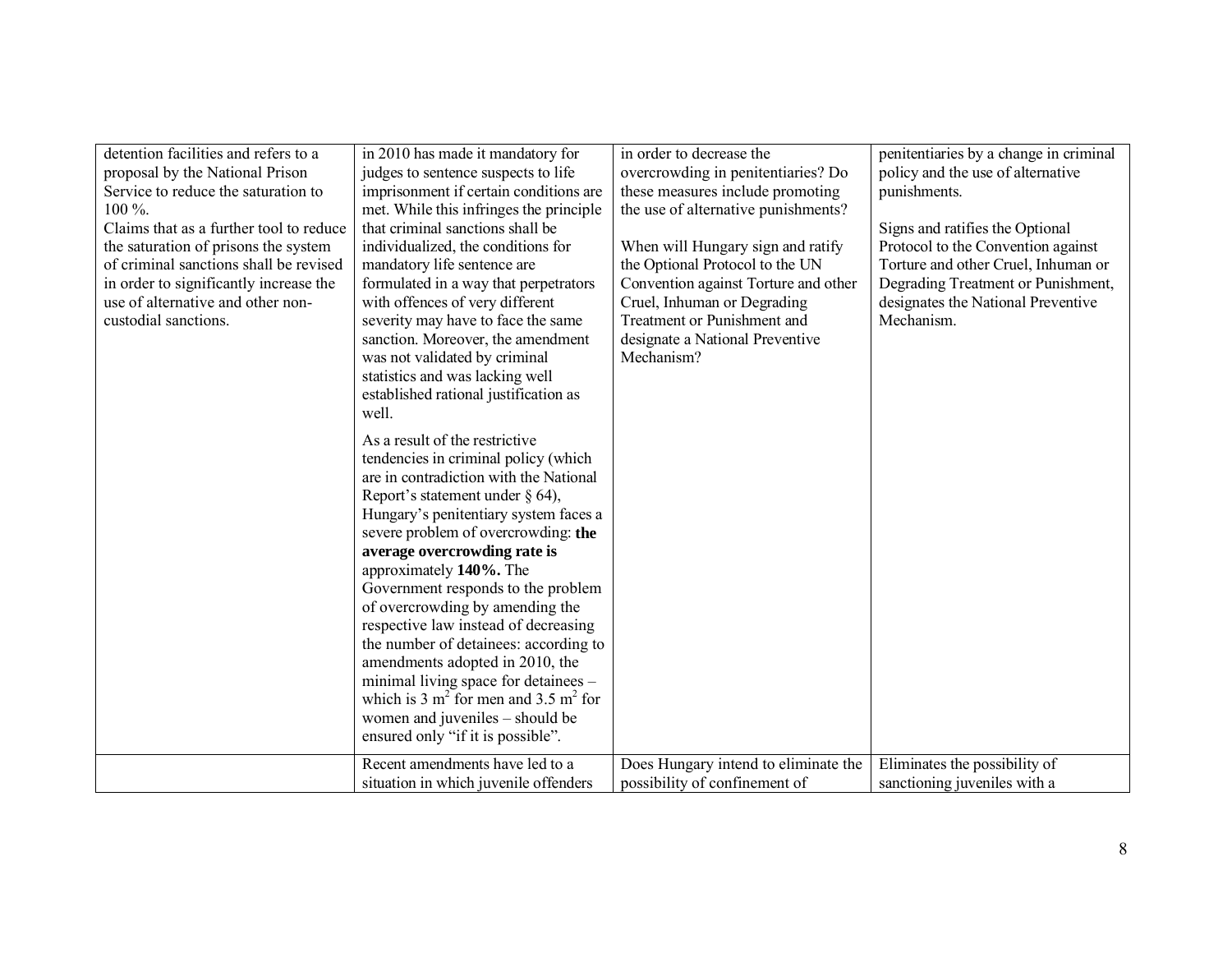| committing petty theft (in a value less<br>than EUR 70) almost inevitably end<br>up in confinement for up to 45 days.<br>Alternative sanctions (e.g. labour in<br>the public interest or mediation) are<br>not applicable in petty offence<br>proceedings. The problem is<br>aggravated by the fact that those who<br>commit a petty offence punishable<br>with confinement, if caught in the act,<br>can be taken into short-term detention<br>(up to 72-hours) by the Police<br>automatically. This is in contradiction<br>with the relevant provisions of the<br>Convention on the Rights of the Child<br>according to which detention shall be<br>a last resort. | juveniles in petty offence<br>proceedings, given that it constitutes<br>a violation of Hungary's<br>international obligations as set out by<br>the UN Convention on the Rights of<br>the Child? | confinement in case of petty offences<br>and ensures that alternative sanctions<br>are applicable in petty offence<br>proceedings against juveniles. |
|----------------------------------------------------------------------------------------------------------------------------------------------------------------------------------------------------------------------------------------------------------------------------------------------------------------------------------------------------------------------------------------------------------------------------------------------------------------------------------------------------------------------------------------------------------------------------------------------------------------------------------------------------------------------|-------------------------------------------------------------------------------------------------------------------------------------------------------------------------------------------------|------------------------------------------------------------------------------------------------------------------------------------------------------|
|----------------------------------------------------------------------------------------------------------------------------------------------------------------------------------------------------------------------------------------------------------------------------------------------------------------------------------------------------------------------------------------------------------------------------------------------------------------------------------------------------------------------------------------------------------------------------------------------------------------------------------------------------------------------|-------------------------------------------------------------------------------------------------------------------------------------------------------------------------------------------------|------------------------------------------------------------------------------------------------------------------------------------------------------|

## VI. **Asylum seekers and refugees**

| Hungarian national report              | <b>Joint comments by Hungarian</b>   | <b>Suggested questions</b>         | <b>Suggested recommendations</b>         |
|----------------------------------------|--------------------------------------|------------------------------------|------------------------------------------|
|                                        | <b>NGOs</b>                          |                                    |                                          |
| Summarizes the legislation on          | Claims that a significant proportion | Why are asylum seekers held in     | Ends the current restrictive detention   |
| immigration detention and detention    | of asylum-seekers and most irregular | detention without having committed | policy and applies detention only if     |
| prior to expulsion. It points out that | migrants are routinely detained with | a crime?                           | other less coercive measures cannot      |
| the recently modified law prohibits    | the exception of unaccompanied       |                                    | be applied effectively and if there is a |
| the detention of unaccompanied         | minors and those coming from a       | How can the shortcomings in the    | significant risk of absconding.          |
| minors and permits the detention of    | country which is considered prima    | judicial review of lawfulness of   |                                          |
| accompanied third country national     | facie inadequate for return. In      | detention be justified?            | Makes the judicial review of alien       |
| children together with their family    | practice irregular migrants are      |                                    | policing detention effective and         |
| only.                                  | usually detained for the maximum     |                                    | verifies on its merits whether the       |
|                                        | period of time and the review is a   |                                    | grounds and conditions for the           |
|                                        | mere formality. A recent amendment   |                                    | prolongation of detention are met.       |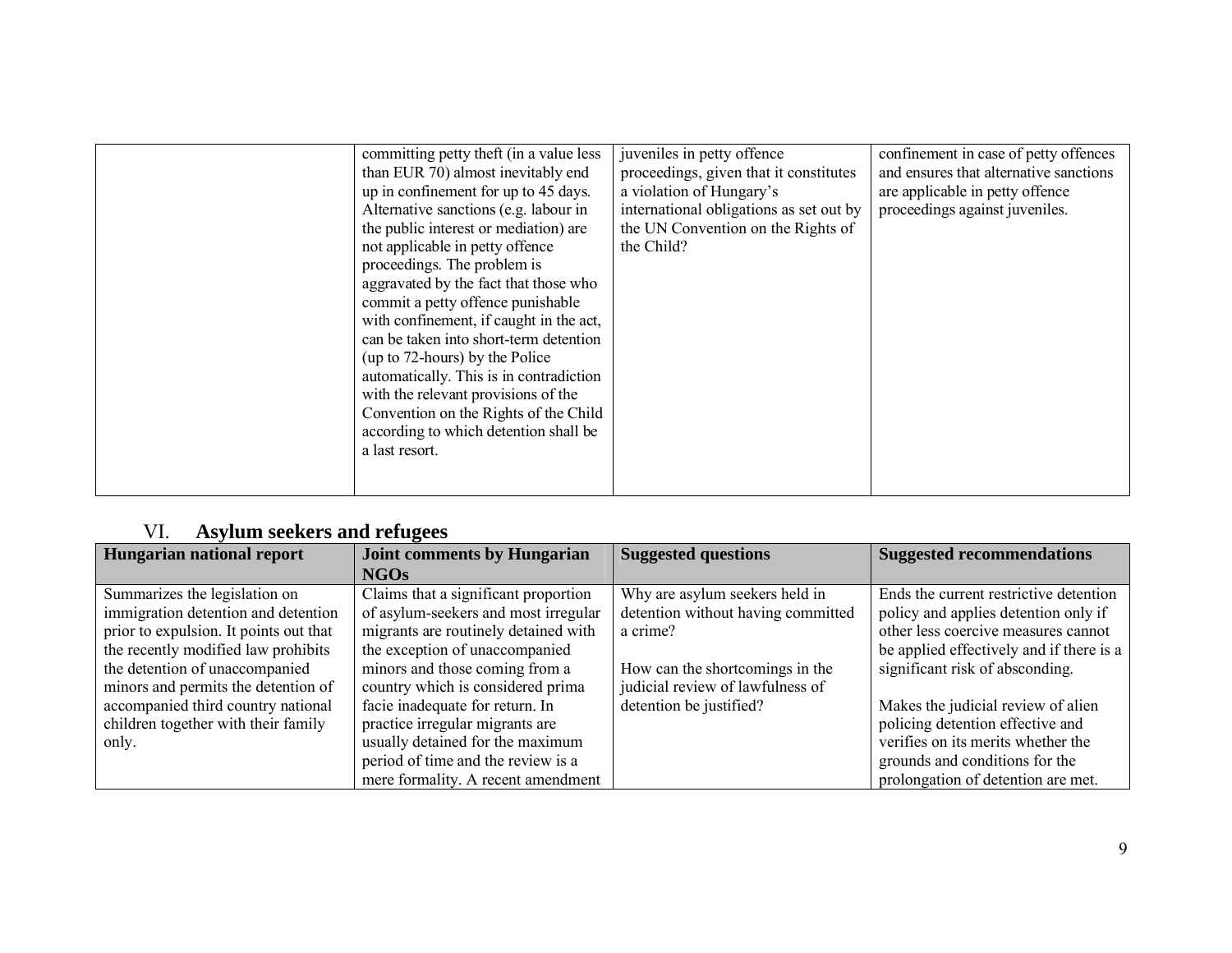|                                                                                                      | of the Aliens Act prolonged the<br>maximum period of detention from 6<br>months to 12 months.                                                                                                                                                                                                                                                                                                                                            |                                                                                                                        |                                                                                                                                                                                                                                                              |
|------------------------------------------------------------------------------------------------------|------------------------------------------------------------------------------------------------------------------------------------------------------------------------------------------------------------------------------------------------------------------------------------------------------------------------------------------------------------------------------------------------------------------------------------------|------------------------------------------------------------------------------------------------------------------------|--------------------------------------------------------------------------------------------------------------------------------------------------------------------------------------------------------------------------------------------------------------|
|                                                                                                      | Indicates that experience shows that<br>a remarkable proportion of border<br>police officers rountinely fail to<br>record asylum applications which<br>result is returning asylum seekers to<br>countries where international<br>protection is not available.                                                                                                                                                                            | What measure will be taken in order<br>to identify potential asylum seekers<br>in border procedures?                   | Establishes adequate mechanisms to<br>identify potential asylum seekers in<br>border procedures and provided with<br>proper procedural safeguards, in<br>order to ensure respect for the<br>principle of <i>non-refoulement</i> .                            |
|                                                                                                      | The practice of the authorities might<br>result in the deportation of asylum<br>seekers who have never had their<br>asylum application examined on the<br>merit.                                                                                                                                                                                                                                                                         | How can expulsion of an asylum<br>seeker without having his claim<br>examined on the merits be justified?              | Stops issuing expulsion orders to<br>asylum seekers returned under a<br>Dublin procedure who wish to<br>continue their asylum procedure in<br>Hungary. A full examination of the<br>substantive grounds of the asylum<br>seekers' claim should be conducted. |
| Claims that the principle of non-<br>refoulment is well-established in the<br>Hungarian legislation. | While Hungary does not accept<br>Somali travel documents as valid, it<br>has not established any alternative<br>regime for the substitution of non-<br>accepted Somali travel documents,<br>unlike other European countries. This<br>means that Somali nationals (one of<br>the largest groups among recognised<br>refugees in recent years)<br>are<br>excluded even from the mere<br>possibility of family reunification<br>in Hungary. | Through what measures Hungary<br>intends to make the right to family<br>reunification of Somali refugees<br>effective? | a mechanism<br>which<br>Elaborates<br>enables Somali citizens<br>granted<br>protection in Hungary to reunite with<br>their family members not holding a<br>valid and recognised travel document<br>(e.g. one-way laissez-passer, etc.)                       |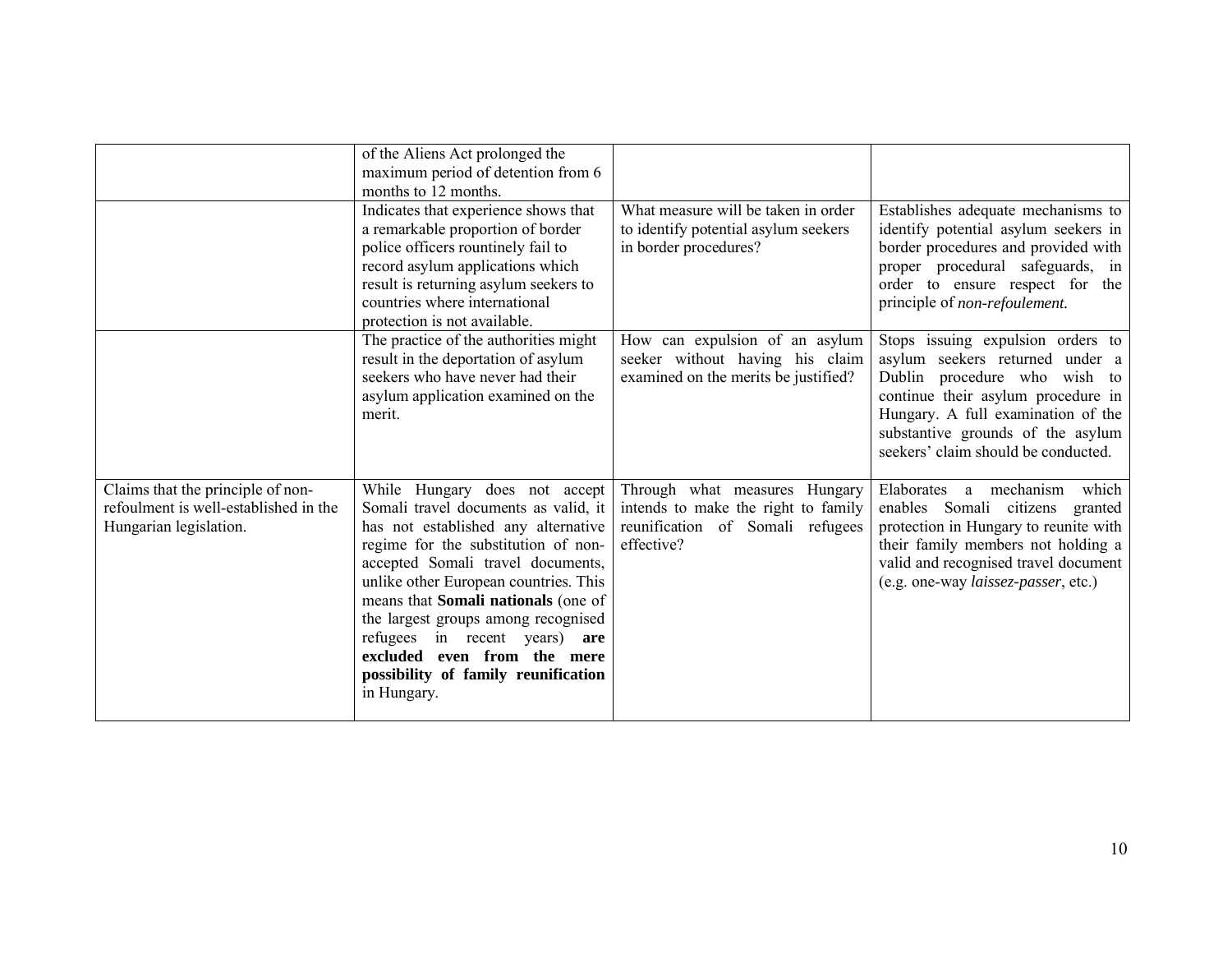| <b>AMERICO OF IVERROLL</b>                                                                                                                                           |                                                                                                                                                                                                                                                                                                                                                                                                                                                                                                                                                                                                                                                                                                                                                |                                                                                                                                                                                                              |                                                                                                                                                                                                                                                                    |  |
|----------------------------------------------------------------------------------------------------------------------------------------------------------------------|------------------------------------------------------------------------------------------------------------------------------------------------------------------------------------------------------------------------------------------------------------------------------------------------------------------------------------------------------------------------------------------------------------------------------------------------------------------------------------------------------------------------------------------------------------------------------------------------------------------------------------------------------------------------------------------------------------------------------------------------|--------------------------------------------------------------------------------------------------------------------------------------------------------------------------------------------------------------|--------------------------------------------------------------------------------------------------------------------------------------------------------------------------------------------------------------------------------------------------------------------|--|
| Hungarian national report                                                                                                                                            | Joint comments by                                                                                                                                                                                                                                                                                                                                                                                                                                                                                                                                                                                                                                                                                                                              | <b>Suggested questions</b>                                                                                                                                                                                   | <b>Suggested recommendations</b>                                                                                                                                                                                                                                   |  |
|                                                                                                                                                                      | <b>Hungarian NGOs</b>                                                                                                                                                                                                                                                                                                                                                                                                                                                                                                                                                                                                                                                                                                                          |                                                                                                                                                                                                              |                                                                                                                                                                                                                                                                    |  |
| Summarizes the legal background<br>of parliamentary representation of<br>minorities.<br>Refers to the ombudsman for the<br>national and ethnic minorities<br>rights. | The Hungarian government<br>proposed a new electoral law in<br>2010, relating to the<br>institutionalized parliamentary<br>representation of minorities<br>through a maximum of 13<br>reserved seats. This law would<br>have significantly changed the<br>Constitution of $1949^5$ , but the<br>amendment has not been<br>validated by the recently adopted<br>Constitution of 2011. In addition,<br>the threshold of votes for a<br>mandate stipulated in the bill<br>practically excludes numerically<br>smaller minorities from<br>representation. In its 100 <sup>th</sup><br>session, the Human Rights<br>Committee (HRC) called upon<br>the State party to clarify its<br>position on the parliamentary<br>representation of numerically | What steps has the state party taken<br>since the 100th session of the HRC to<br>ensure the parliamentary<br>representation of numerically smaller<br>minorities through the current<br>legislative process? | Takes effective steps to ensure the<br>parliamentary representation of<br>numerically smaller minorities; and<br>utilize the concept note put forward<br>by the ombudsman for the rights of<br>national and ethnic minorities <sup>6</sup><br>regarding the issue. |  |
|                                                                                                                                                                      | smaller minorities.                                                                                                                                                                                                                                                                                                                                                                                                                                                                                                                                                                                                                                                                                                                            |                                                                                                                                                                                                              |                                                                                                                                                                                                                                                                    |  |
| Summarizes the legislative<br>background and claims that the<br>state budget provides funds to<br>minority communities to maintain<br>their own institutions.        | CoE ACFC invited the Hungarian<br>authorities to maintain their<br>support for the cultural activities<br>of the national minorities'<br>organizations and to ensure that<br>budgetary cuts will not affect                                                                                                                                                                                                                                                                                                                                                                                                                                                                                                                                    | How does the state party intend to<br>maintain their support for the cultural<br>activities of the national minorities'<br>organizations?                                                                    | Takes more specific measures to<br>improve the level of participatory<br>decision-making and implementation<br>in municipal governments with regard<br>to minority self-governments <sup>8</sup> and<br>adpots measures to eliminate the                           |  |
|                                                                                                                                                                      | disproportionally persons                                                                                                                                                                                                                                                                                                                                                                                                                                                                                                                                                                                                                                                                                                                      |                                                                                                                                                                                                              | shortcomings of the minority election                                                                                                                                                                                                                              |  |

## **VII. Rights of Minorities**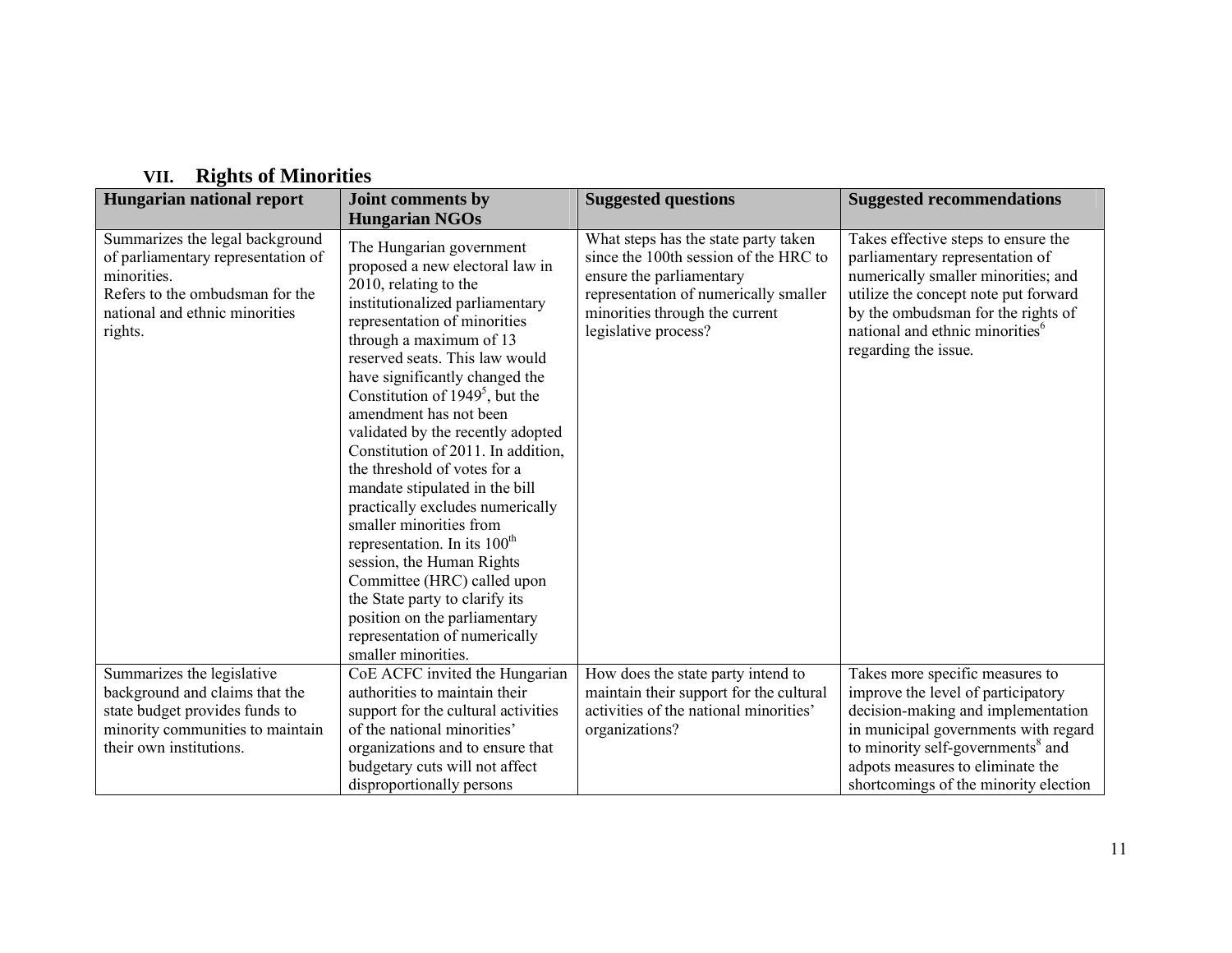|  | belonging to national minorities'.<br>Hungary, however, significantly<br>cut funds to minority<br>communities to support their<br>cultural activities and halved<br>normative support to maintain<br>minority self-governments in<br>2011. In addition, the new<br>Constitution of 2011 abolishes the<br>independent institution of the<br>ombudsman for the rights of<br>national and ethnic minorities,<br>who was in charge of reviewing<br>the effects of such legislative<br>decisions. |  | register, and the minority self-<br>government system in general, in<br>compliance with the Concluding<br>Observations of the HRC <sup>9</sup> . |
|--|----------------------------------------------------------------------------------------------------------------------------------------------------------------------------------------------------------------------------------------------------------------------------------------------------------------------------------------------------------------------------------------------------------------------------------------------------------------------------------------------|--|--------------------------------------------------------------------------------------------------------------------------------------------------|
|--|----------------------------------------------------------------------------------------------------------------------------------------------------------------------------------------------------------------------------------------------------------------------------------------------------------------------------------------------------------------------------------------------------------------------------------------------------------------------------------------------|--|--------------------------------------------------------------------------------------------------------------------------------------------------|

## **VIII. Right to Housing**

| <b>Hungarian national</b>    | Joint comments by          | New events since the submission                         | <b>Suggested questions</b> | <b>Suggested</b>           |
|------------------------------|----------------------------|---------------------------------------------------------|----------------------------|----------------------------|
| report                       | <b>Hungarian NGOs</b>      |                                                         |                            | recommendations            |
| Summarizes the               | Indicates that hundreds of | Article XX of the new Constitution: Hungary             | What steps has the state   | Guarantees the enforceable |
| legislation related to right | thousands of citizens live | shall strive to ensure decent housing                   | party taken since the      | right to housing first for |
| to housing.                  | in evidently inadequate,   | conditions and access to public services for            | $38th$ session of the      | the most vulnerable groups |
| Claims that the number       | unsanitary conditions,     | everyone.                                               | CESCR to increase the      | (families with dependent)  |
| of accommodations for        | including around 130       |                                                         | availability of social     | children, pregnant women,  |
| homeless people has been     | thousand (mostly Roma)     | The recent extension of the governmental                | housing, in particular     | the elderly, the disabled, |
| increased from 5800 to       | people who live in         | moratorium on evictions does not apply either           | for the Roma?              | and the long term sick),   |
| 8200 between 2002 and        | segregated settlements.    | to social housing tenants or households in              |                            | and eventually for         |
| 2009 especially in the       | Approximately 6 thousand   | arrears on utility bills. The state has no              | Why does Hungary try       | everyone in need.          |
| capital city (Budapest),     | people are sleeping rough. | enforceable obligation to provide adequate              | to tackle homelessness     |                            |
| the number of street         |                            | housing for at least the most vulnerable groups         | by means of law            | Eliminates the provision   |
| services has been            |                            | of homeless people. In its Concluding                   | enforcement?               | which allows local         |
| doubled and coordination     |                            | Observations <sup>10</sup> , the Committee on Economic, |                            | governments to fine rough  |
| has been established         |                            | Social and Cultural Rights (CESCR) urged the            |                            | sleeping.                  |
| among them.                  |                            | State party to increase the availability of social      |                            |                            |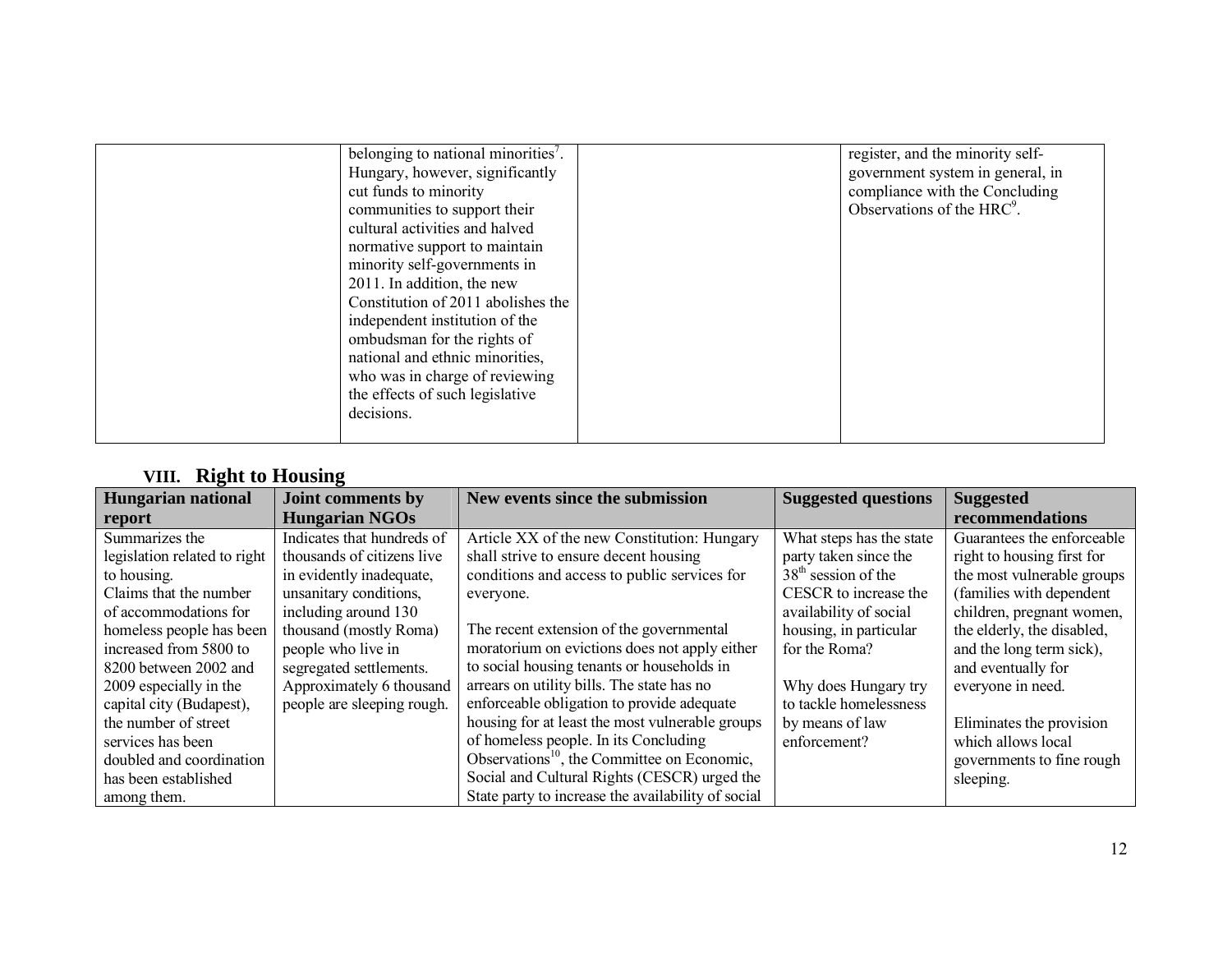|  | housing, in particular for the Roma. CoE ECRI<br>noted that access by Roma to social housing<br>was hindered, partly by the sale of significant<br>proportions of public housing and in some<br>areas by the adoption by local authorities of<br>arbitrary rules as to eligibility of public<br>housing, which in practice resulted in indirect<br>discrimination against Roma $^{11}$ .                                                                                                                                                                                   |  |
|--|----------------------------------------------------------------------------------------------------------------------------------------------------------------------------------------------------------------------------------------------------------------------------------------------------------------------------------------------------------------------------------------------------------------------------------------------------------------------------------------------------------------------------------------------------------------------------|--|
|  | The act on the protection of built environment<br>mandates local governments to apply sanctions<br>if public spaces are not used accordingly to<br>their defined functions. The amendment<br>explicitly referred to people living and sleeping<br>in public spaces. The local government of<br>Budapest adopted an amendment on $27th$ April,<br>2011 according to which staying and living in<br>public spaces can be fined up to 190 euro. The<br>local government of Budapest terminated the<br>contracts with those NGOs which provide<br>services to homeless people. |  |
|  |                                                                                                                                                                                                                                                                                                                                                                                                                                                                                                                                                                            |  |

 $<sup>1</sup>$  Since the submission of the national report it was amended to "denial of crimes committed by national socialists or communist regimes".</sup>

-

 $2^2$  Parliamentary committee has been set up to investigate this events.

<sup>&</sup>lt;sup>3</sup> http://tasz.hu/en/romaprogram/hclu-urges-immediate-measures-regards-situation-gyongyospata

 $4\overline{}$  The current Constitution automatically excludes from the right to vote those under guardianship. The European Court of Human Rights ruled that this blanket disenfranchisement is contrary to the European Convention of Human Rights (K. A. v. Hungary; Application no. 38832/06)

 $<sup>5</sup>$  A/HRC/WG.6/11/HUN/1, para. 86</sup>

 $64248/2007$ 

 $^7$  A/HRC/WG.6/11/HUN/3, para. 70

<sup>8</sup> A/HRC/WG.6/11/HUN/3, para. 67

<sup>9</sup> CCPR/C/HUN/CO/5, para. 21

 $10$  E/C.12/HUN/CO/3